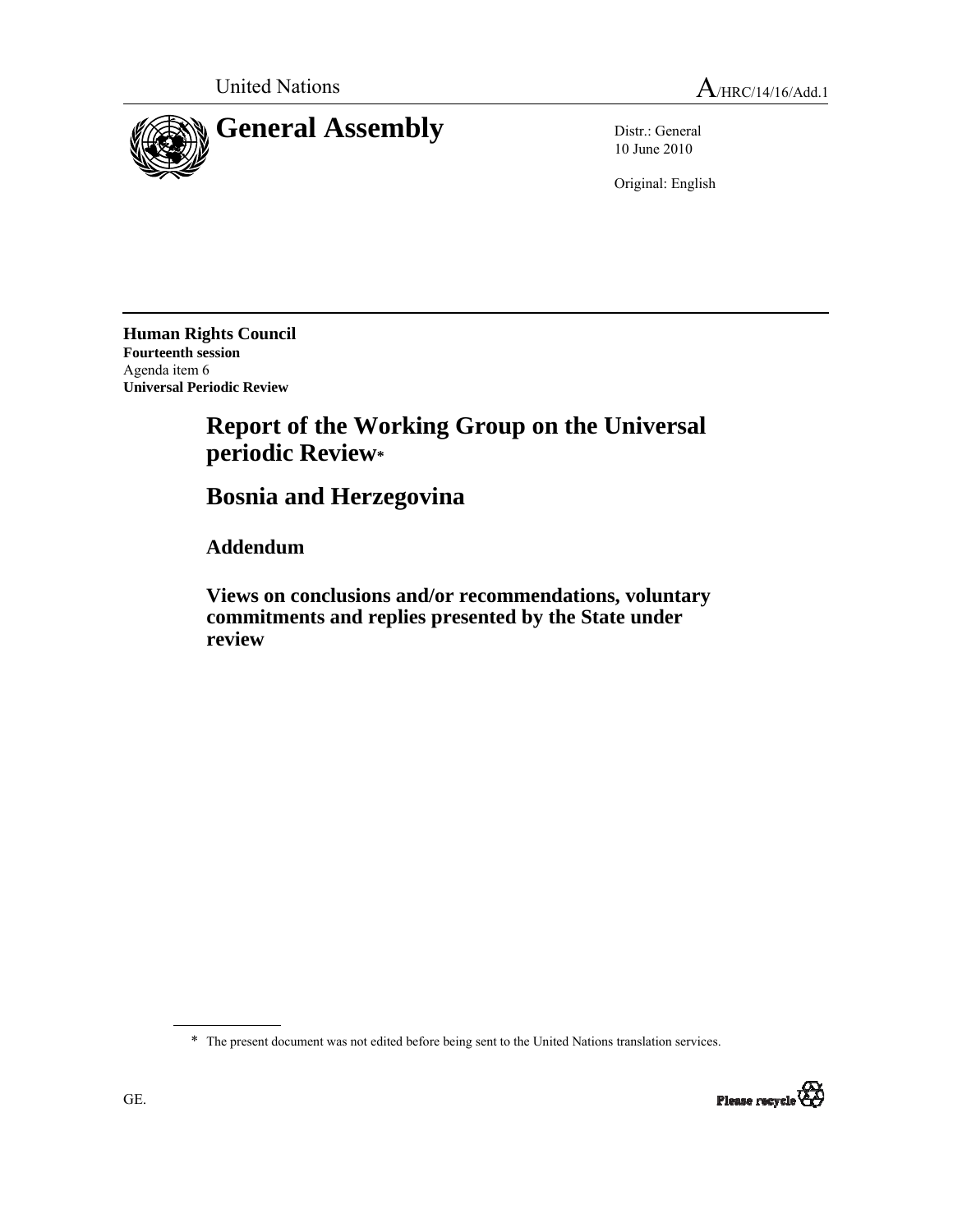# **Bosnia and Herzegovina responses to recommendations made under 19 February 2010 report of the Working Group on the Universal Periodic Review (A/HRC/14/16)**

# **Recommendations**

# **A. Persons with disabilities**

- 1. 1, 2, 4 and 5 **are not accepted**
	- Convention on the Rights of Persons with Disabilities and the Optional Protocol was signed by Bosnia and Herzegovina on 29 July 2009.

#### 2. 42 **Partially accepted**

• BiH seeks to design activities with a view to more efficiently fulfilling commitments under the Convention and Optional Protocol.

# 3. 43 and 44 **Partially accepted**

- BiH tries to establish a Council for Persons with Disabilities in BiH. Position of RS Government is that the protection of persons with disabilities is regulated in entity laws on labour, veterans, persons with disabilities and social security.<sup>1</sup>
- 4. 108 **Accepted**
	- This activity is planned as the mandate of a BiH Council for Persons with Disabilities, for whose organization we are trying to work out adequate solutions in the coming period, given the different positions of entity governments.

#### 5. 1 (Second part of recommendation 1) **Not accepted**

- The ratification of the Optional Protocol to International Covenant on Economic, Social and Cultural Rights is under way.
- 6. 1 and 3 (missing persons) **Partially accepted**
	- At the initiative of family members of missing persons activities related to the initiation of procedure of accession to this Convention have been initiated.

# **B. Children's rights**

- 7. 14, 22, 46, 69, 70, 109 **Accepted** 
	- After expiry of four-year term, new members of the National Council of Children have not been appointed due to different attitudes of the stakeholders involved. Position of the RS Government is that the protection of children's rights is fully institutionally regulated. For several years the Council for Children have been operating in RS.

<sup>&</sup>lt;sup>1</sup> BiH seeks to harmonize a legal framework to reduce discrimination in the exercise of rights by persons with disabilities. RS and FBiH adopted the Law on Vocational Rehabilitation, Training and Employment of Disabled Persons in 2004 and 2009 respectively.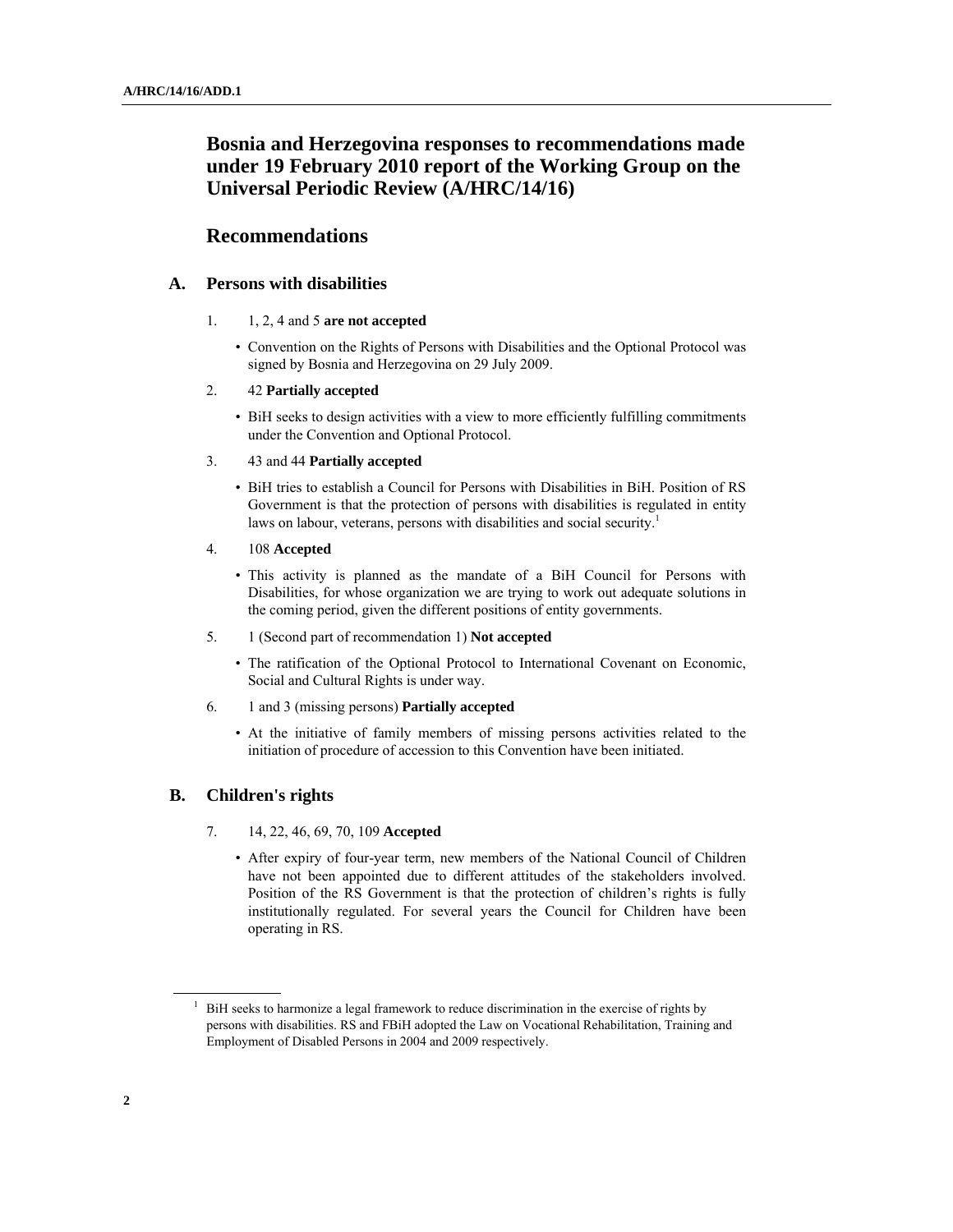- BiH educational authorities continuously carry out activities aimed at improving the environment for the development of learning in multiethnic schools.<sup>2</sup>
- 8. 6, 23, 38, 39, 41, 58 **Not accepted** 
	- BiH continuously carries out activities to curb trafficking in children, child prostitution and child pornography.
	- The criminal legislation includes penal provisions respecting these forms of abuse of children. Legal regulations that apply in Bosnia are continuously harmonized.
	- BiH has made efforts to gradually implement recommendations of the Committee for the Rights of the Child. Activities on the harmonization of laws in BiH and fundraising for better implementation of other RC international instruments and projects for improvement of the position of children have continued.<sup>3</sup>
- 9. 24, 40, 47 **Partially accepted**

 Since 2007 BiH has had anti-mine mini-campaigns in elementary and secondary schools in collaboration with the Centre for Mine Action in BiH, UNICEF and Red Cross, as well as other governmental and nongovernmental organizations that are accredited for the implementation of these activities. For further development of these campaigns, additional funding is needed. Fragmentation of the education system is a direct consequence of the constitutional structure of BiH. The Department of Education of the Ministry of Civil Affairs is responsible for coordination and harmonization of educational systems at the level of BiH, including all elements listed in the recommendation in which BiH tries to find constructive solutions to ensure effective measures to

prevent segregation and enhance the level of tolerance and respect for diversity. In order to improve the status of women in BiH, appropriate legislation has been adopted within the activities planned in strategies and action plans, such as the BiH Gender Action Plan and strategies to prevent and combat domestic violence, and a report on Action Plan for Children for the period 2002—2010 is being prepared, while the Action Plan for the children of Bosnia and Herzegovina for the period 2011—2014; the Strategy to Combat Violence Against Children for the period 2011 to 2014 and Strategy Against Juvenile Delinquency for the period 2011—2014 are being developed. BiH continuously implements the valid strategies that are related to the protection of children: the Strategy to Combat Violence against Children, 2007—2010, the Action Plan for Children of BiH for the period 2002—2010 and the Strategy Against Juvenile Delinquency 2006—2010. In recent years the efforts of BiH have focused on strengthening the capacity of BiH governments, communities and activists to address issues of social exclusion and its effects on children, the youth and women.

 $2^2$  For two years now the Conference of Ministers of Education in BiH has been monitoring and taking steps to remove any form of discrimination and segregation in the education process in BiH. The conference is a permanent and the highest advisory body for the coordination of education sector in BiH.

Efforts to reduce discrimination and segregation in the education process are made and necessary measures are taken to eliminate identified shortcomings in order to meet CoE post-accession requirements and achieve priorities defined in the document "European Partnership for BiH". The problem of ethnic segregation in schools "two schools under one roof" is not present in the territory of RS.

Due to a lack of funds for mine clearance BiH extended the deadline to 2019 and BiH is a beneficiary of the International Trust Fund from Ljubljana (ITF), UNDP and NPA.

BiH authorities at all levels implement programs of institutional capacity building to establish minimum national standards regarding the rights and welfare of children, as well as mechanisms for quality assurance, monitoring and reporting according to these standards.

In BiH, there is a system of reporting of violence against children, which is regulated by relevant laws and continuously improved in practice.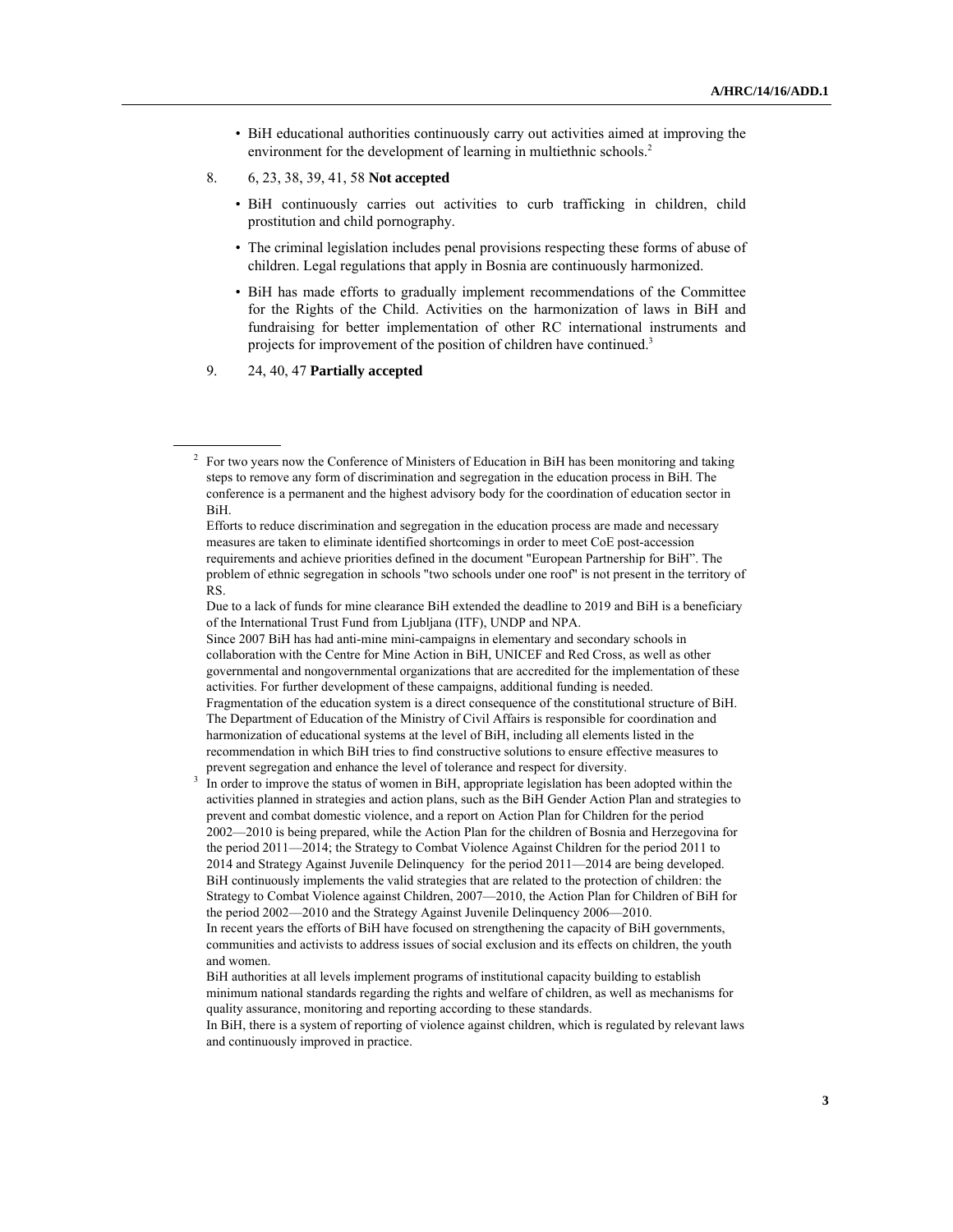- In recent years BiH has been constantly facing the issues of children begging. Strategy projects which provide shelter and food and meet health and educational needs of these children are implemented.
- The Entities operate day care centres and shelters for children, which are an integral part of the social welfare system and the Entities and Brčko District implement a joint project to prevent social exclusion of children in BiH.<sup>4</sup>

#### **C. Discrimination, racial discrimination and human rights institutions**

#### 10. 8, 17, 45, 107 **Accepted**

- The Law on A Ban of All Fascist and Neo-fascist Organizations and the Use of Their Symbols has been adopted by the Council of Ministers. There are different views about the substance of this law, and additional agreeing on its final text is ahead of the BiH Parliament.<sup>5</sup>
- 11. 18, 21, 30, 31, 32 **Partially accepted**
	- Apart from the Ombudsman institution BiH has established a number of bodies to combat discrimination.
	- Inter-religious dialogue is continuously maintained by the Inter-religious Council in cooperation with the Ministry of Human Rights and Refugees.
	- The BiH legislation in the field of education is based on the major international human rights declarations and conventions. BiH is trying to ensure the development and consistent application of the common core curriculum for all subjects in primary and general secondary schools, and the introduction of other joint teaching and curricular content and activities, as well as the removal of all potentially offensive content from the curricula and textbooks, schools and classrooms, and these are the measures that are implemented in the education system to develop confidence and tolerance among different ethnic groups.<sup>6</sup>

#### 12. 110 **Not accepted**

<sup>4</sup> BiH fights against poverty and it is currently working on a state-level strategic document entitled "Strategy for Social Inclusion of BiH for the period 2010—2014" which includes a large part of its objectives and measures related to social protection of children, i.e. families with children. BiH has developed a common core curriculum for all subjects in primary and general secondary education. Signing the Agreement on a Common Core all the ministers of education in BiH committed that in all schools in BiH classes will be taught on the basis of the common core. By using the common core all students will surely study at least 80 percent of the same content in each course.

The Ministry for Human Rights coordinates the process of establishing national preventive mechanisms against torture and is working on collecting data about the needs to serve as the basis for identifying the required resources. Preliminary results are expected in late May 2010. Since BiH adopted the Law on the Prohibition of Discrimination, activities for its implementation have continued on a permanent basis, such as the creation of a unified methodology for monitoring cases of discrimination. BiH is committed to continue the reforms initiated in the field of human rights. 6

Constitutional amending is in progress and a comprehensive law on the prohibition of discrimination was passed in 2009.

Measures to reduce the number of persons without citizenship and to subsequently register members of the Roma minority in birth registers are constantly taken by authorities of BiH. BiH has passed the legislation that prohibits discrimination based on race, sex, disability or social status.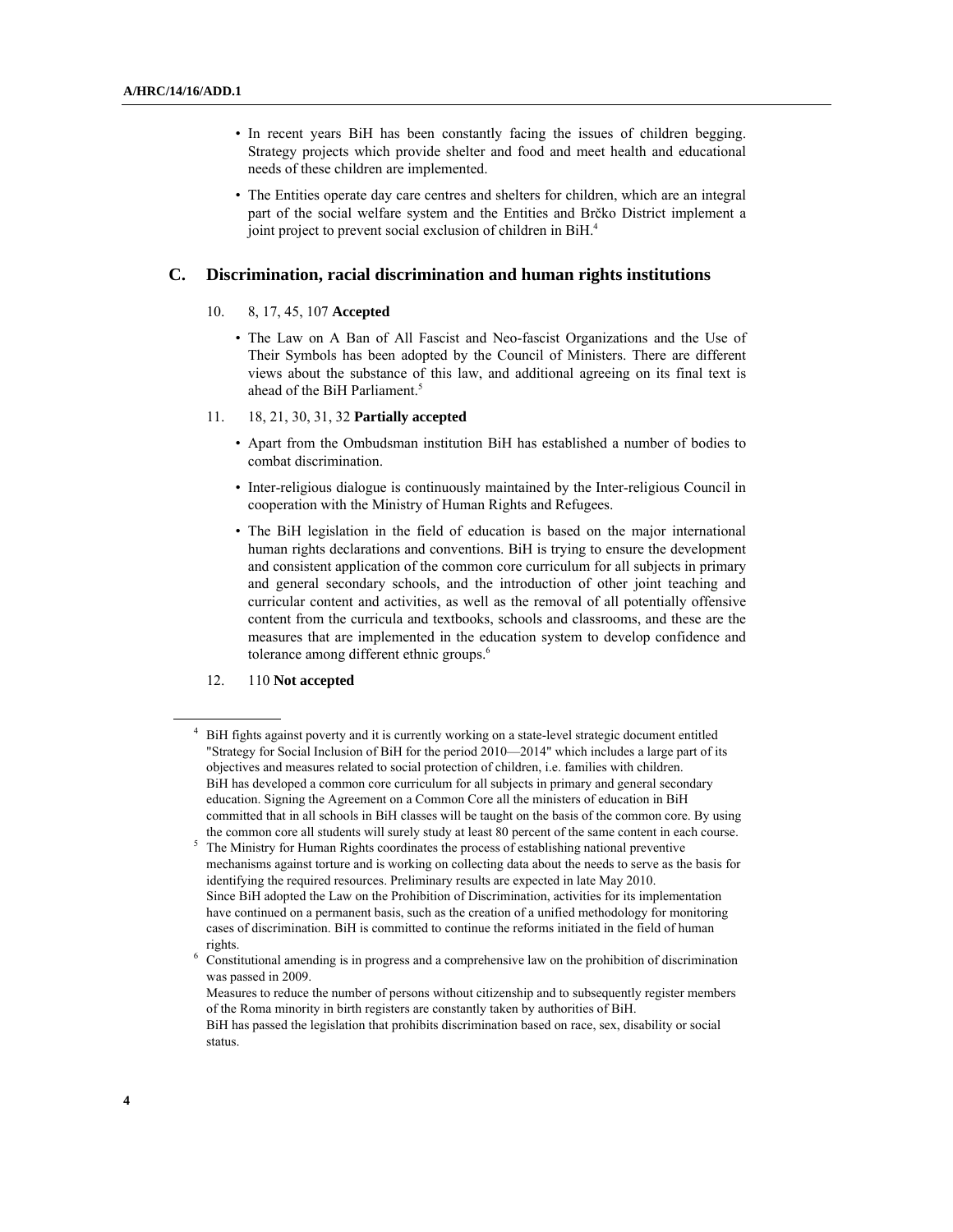- Human rights education is present in the curricula and educational standards in all primary and secondary schools and higher education institutions in BiH.
- 13. 9, 10, 11, 12 and 13 **Partially accepted**
	- The institution of Ombudsman has secured an independent budget sufficient for its normal operation and execution of mandate. The Ombudsman institutions have merged.

# **D. Special procedures**

- 14. 25, 26, 27, 28, 29 **Not accepted**
	- BiH is glad to accept any proposed visits of special procedures mandate holders, expecting the timely announcement.

#### **E. Gender equality and sexual orientation**

- 15. 7, 34, 48, 49, 50, 37, 55, 56, 57, 59, 103, 106 **Partially accepted**
	- The definition of sexual harassment is included in the BiH Law on Gender Equality as a lex specialis provision. Proposals to improve provisions in the valid criminal codes of BiH, Entity and Brcko District are considered.
	- In the valid laws BiH has ensured the protection against discrimination on the grounds of sexual discrimination and sexual identity.
	- Within the campaign for 2010 General Election the Gender Equality Agency of BiH, in cooperation with the parliamentary committees, is planning to implement a comprehensive campaign aimed at strengthening and affirmation of women as equal holders of highest offices in the legislature and the executive.
	- BiH has adopted the Strategy for Prevention and Fight against Domestic Violence in 2009—2011 and activities of the entity Gender Centres, i.e. the establishment of a unique statistical database, processes, support to victims of domestic violence and extensive media promotion, are coordinated at the level of BiH.<sup>7</sup>

<sup>&</sup>lt;sup>7</sup> The Laws on the Protection against Domestic Violence have been passed at the level of Entities and entity Gender Centres regularly monitor and report on the implementation of the Laws. The methodologies of collecting data on the basis of police reports and reports of centres for social work are different, so defining a methodology for uniform monitoring of domestic violence at the level of BiH is in progress.

In the territory of BiH there are nine safe houses established, which are owned by non-governmental organizations. The State has given the necessary support for opening shelters and a portion of the funds. Funds are lacking for more efficient operation of safe houses.

The Agency for Gender Equality of BiH, in cooperation with the entity Gender Centres, has started the process of implementing the Gender Action Plan of BH, having designed the five-year program for its implementation (FIGAP Program). Agreement on joint funding with SIDA, DFID, ADA was signed last year.

In recent years the Agency for Gender Equality of BiH and entity Gender Centres have made great efforts to harmonize the legislation with the Law on Gender Equality in BiH in the field of financing of political parties, civil service, media and communications. The harmonization of laws at the entity level is also significant, where there has been a harmonization of labour laws, education, social welfare, and also entity laws on the protection against domestic violence have been amended. The development of the Strategy on Sexual and Reproductive Health is in progress. With the help of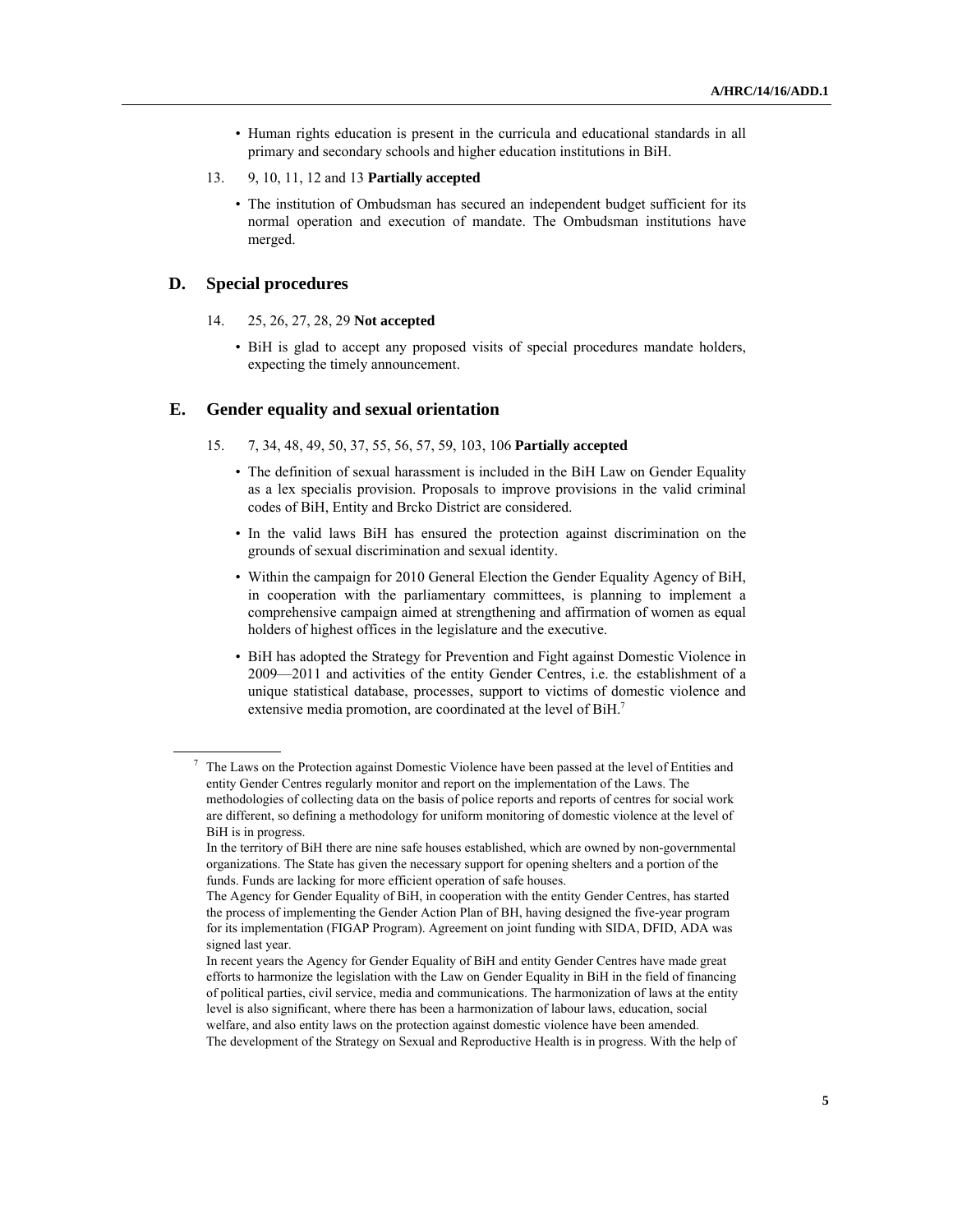#### 16. 35, 36, 51 **Not accepted**

- Gynaecological services at the primary, secondary and tertiary levels of health care during pregnancy, childbirth and after childbirth and other health services are available to meet needs of women.
- BiH adopted a Gender Action Plan for BiH for the period 2006—2011 and a program for its implementation, under which donor funding has been provided by SIDA, Austria, Switzerland, Great Britain and from the budgets of BiH and Entities.
- BiH has passed the appropriate legislation prohibiting discrimination against any person on the basis of her/his sexual orientation or gender.

# **F. Abolition of death penalty**

- 17. 52, 53 and 54 **Accepted** 
	- In March 2009 the RS National Assembly passed the Amendments to the Constitution of the Republika Srpska, which, *inter alia*, provide for the removal of death penalty. The Amendments have been sent to the RS House of Peoples for adoption.

# **G. Human Trafficking**

- 18. 60, 61, 62, 63, 64, 65 and 66 **Not accepted**
	- BiH is efficiently implementing the third National Action Plan to combat human trafficking and illegal migrations for the period 2009—2012. The BiH program is a long-term program that developed from the 2002 initial one into a sustainable program.

#### 19. 71 **Partially accepted**

• BiH is committed to revise and harmonize its laws so that it has recently amended the Criminal Code of BiH, i.e. articles that govern human trafficking, so that they are made consistent with the international definition of trafficking. BiH continuously organizes training of the police to act in cases of domestic violence.

#### **H. Judiciary and corruption**

- 20. 19, 74, 76, 81, 79 **Not accepted** 
	- The Entity Judicial and Prosecutorial Training Centres and the Judicial Commission of Brcko District have the capacity and regularly organize training / seminars on the implementation of international standards.
	- An expended internal structure has been approved the number of judicial positions has been increased and the number of prosecutorial positions is expected to be increased with a view to building capacity of the judicial system for more effective

UNFPA, activities have been initiated to raise awareness of the youth about the importance of reproductive health, which are conducted through the Youth Friendly Centre.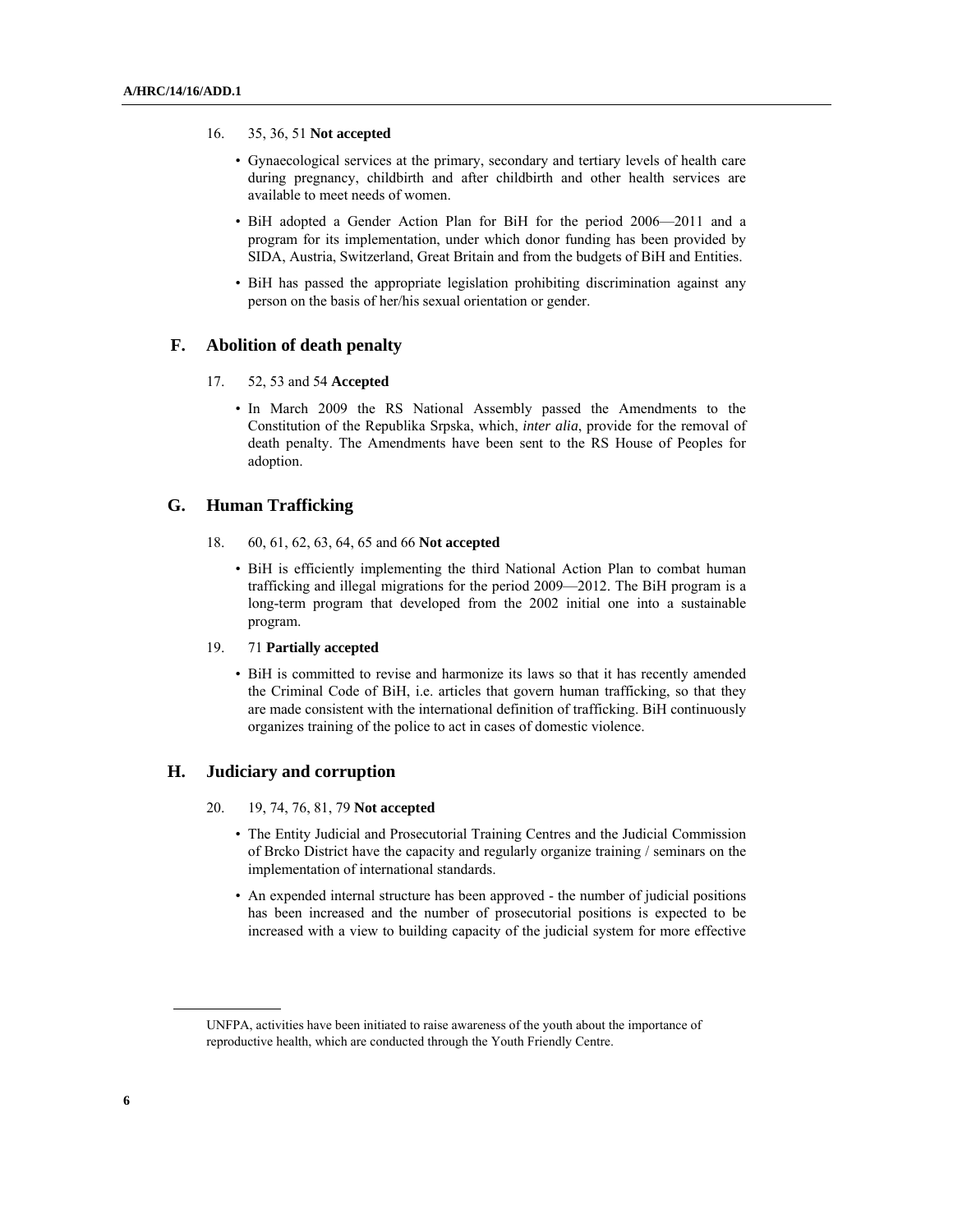proceeding, while activities to reduce the backlog of cases and improvement of court administrations and prosecutor's offices have been carried on.8

- 21. 20, 77, 82, 83, 84 **Partially accepted** 
	- So far, the situation and needs in this area have been assessed. In 2010, in cooperation with UNDP "Support for War Crimes Prosecution in BiH" project, the implementation of two pilot projects of support to witnesses / victims in 2 courts have been planned. Within the IPA, the HJPC plans to provide the appropriate physical conditions and audio and video equipment for the protection of witnesses in war crimes cases in a minimum of 10 courts in BiH.
	- Witness protection is regulated by the Law on Protection of Witnesses under Threat and Vulnerable Witnesses and the Law on Witness Protection Program, and the protection of witnesses in criminal proceedings before the Court of BiH is provided for, but currently it is working only at the state level.
	- The implementation of War Crimes Prosecution Strategy is monitored by a Supervisory Body set up in 2009 that meets on a regular basis. A system of regular reporting by the bodies that carry out the strategic measures has been established. The number of cases and persons who have committed war crimes and structure of these cases have been identified.
	- The development of Transitional Justice Strategy is under way.<sup>9</sup>

### **I. The victims of war rapes, humanitarian law**

#### 22. 75, 78 **Accepted**

 $8\;\;$  BiH Constitution and laws ensure the principle of the use of language and alphabet, guarantee to parties to and other participants in the proceedings who do not know the language of the proceedings to follow the proceedings through an interpreter (translator) and this rule is rarely violated in practice. Judges and prosecutors in BiH are appointed by and subject to disciplinary proceedings before an independent authority (BiH HJPC).

However, the funding system of justice is still problematic, given the courts / prosecution are financed from the budget at different levels of government, which generally affects efficiency of the judiciary. All citizens including religious minorities enjoy the same form of protection by the administrative and judicial systems.

BiH has noted the problem of lack of support to and protection of witnesses, especially victim witnesses in war crimes cases in the courts and prosecutors' offices across the country. BiH has designed a network of support to witnesses throughout BiH and the Ministry of Justice is involved in implementing these activities.

The 2008 – 2012 Justice Reform Strategy for BiH and Action Plan for the implementation of the Strategy include a plan to adopt medium-term plans for training for judges and prosecutors, but also that it is necessary to upgrade and improve them. To ensure high standards in law enforcement, the Entity Judicial and Prosecutorial Training Centres, in cooperation with the High Judicial and Prosecutorial Council of BiH, develop curricula for on-going training of judges and prosecutors. Coordination (December 2009) and the Anti-Corruption Strategy (2009—2014) and the Agency, which reports to the Parliamentary Assembly of BiH, is being established.

Since April 2007 the RS has been implementing its own anti-corruption project and, within the Anti-Corruption Strategy, which was adopted by the RS Government, the Action Plan for implementation of the Strategy and the "Methodology for the construction of the integrity of the RS institutions in combating corruption" project, which opened a special telephone number to report cases of corruption and lodge complaints against the police and employees of the RS Ministry of the Interior, are being implemented.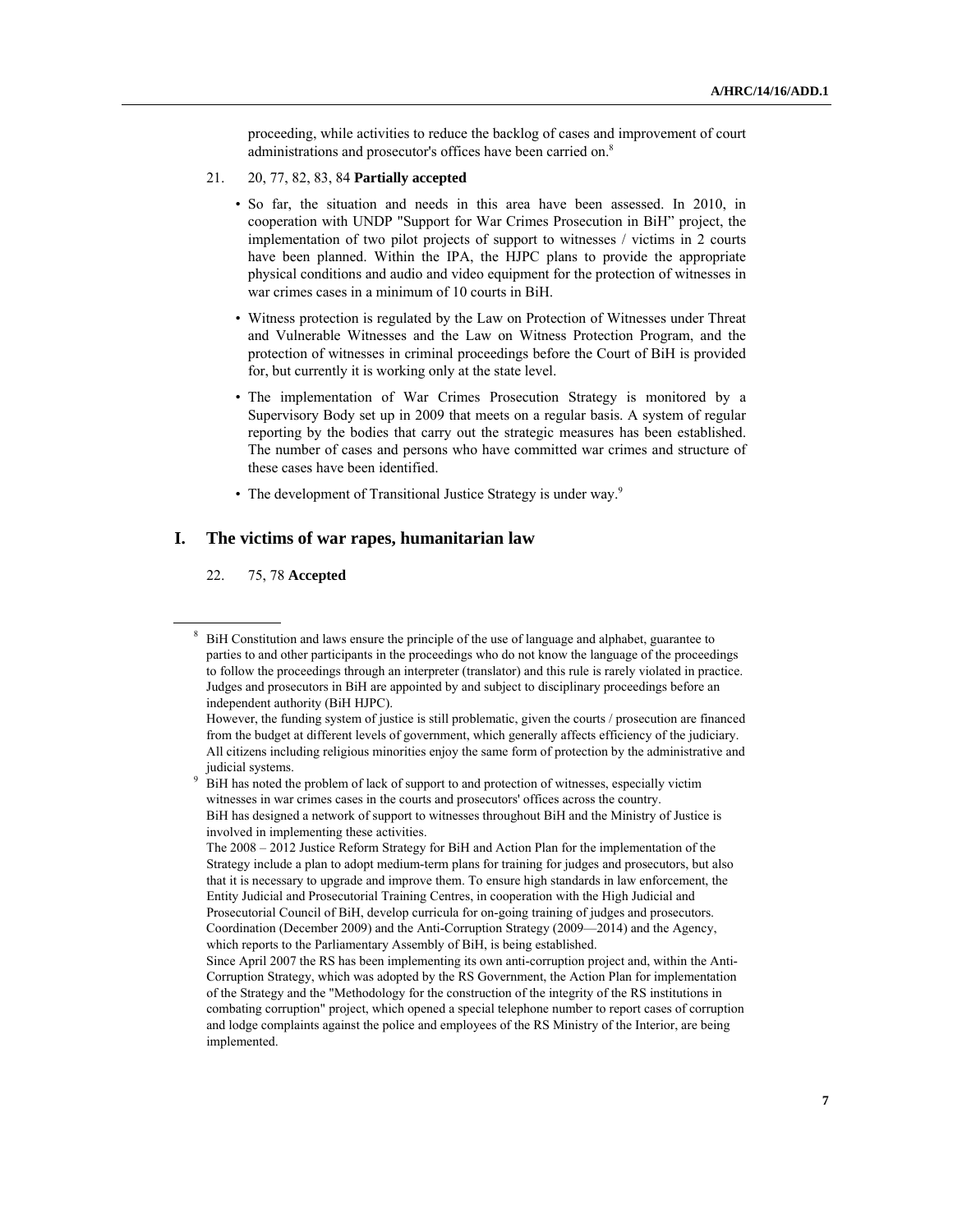- For several years now the BiH Ministry of Human Rights of has been conducting targeted courses of training, while comprehensive courses of training have been conducted by the Civil Service Agency and the Judicial and Prosecutorial Training Centres in cooperation with universities and economic communities. This activity will be further elaborated in the Human Rights Strategy for BiH.
- There is no standardized capacity at the BiH level for training of prison officers. The courses of training are organized by the Entity Ministries of Justice that do not have adequate capacities yet
- BiH has passed the Law on Agency for the Anti-Corruption Prevention and. There is a lack of funds for the modernization of prisons.
- 23. 67, 68, 72 **Accepted** 
	- The issue of assistance to women civilian victims of war has been included in the process of developing an Action Plan for implementation of UNSCR 1325 in BiH. Programs are made in cooperation with governmental, NGOs and international institutions and organizations in order to achieve objective no. 6 "**Enhanced Support and Help Network to Women and Girls Who Were Victims during the War**", providing for the implementation of activities that will help better and more effective support to women civilian victims of war.
	- Only the Court of BiH has established a Unit for Support to Victims and Witnesses Before, During and After the Testimony, which includes support to women victims of sexual abuse during the war in BiH, but it is envisaged to establish a network of support in the proceedings before the district/cantonal courts and prosecutor's offices, too.

#### 24. 73 **Partially accepted**

• For a number of years the Entities and Brcko District has been making a mental health reform, just with a view to providing adequate psychological assistance to all citizens by the public health system. In this regard, they established centres for mental health in the community and physical rehabilitation centres in the community. Where these services are not available, the services are provided by health centres and hospitals.

# **J. Freedom of speech**

#### 25. 15, 16 **Accepted**

• The valid legislation governing responsibilities of the CRA are in accordance with best European practice. In recent years the Agency has contributed to a significant reduction of the number of cases of hate speech and dissemination of religious and ethnic intolerance in the electronic media.

- The director of the CRA has not been appointed yet.
- 26. 33, 85 **Not accepted**
	- The Agency complies with the competencies defined by the Law on Communications, as well as rules and regulations of the Agency with regard to determination of potential violations of the rules and regulations related to broadcast content, including provisions on hate speech that are explicitly contained in the Code of RTV program broadcasting that is mandatory for all broadcasters.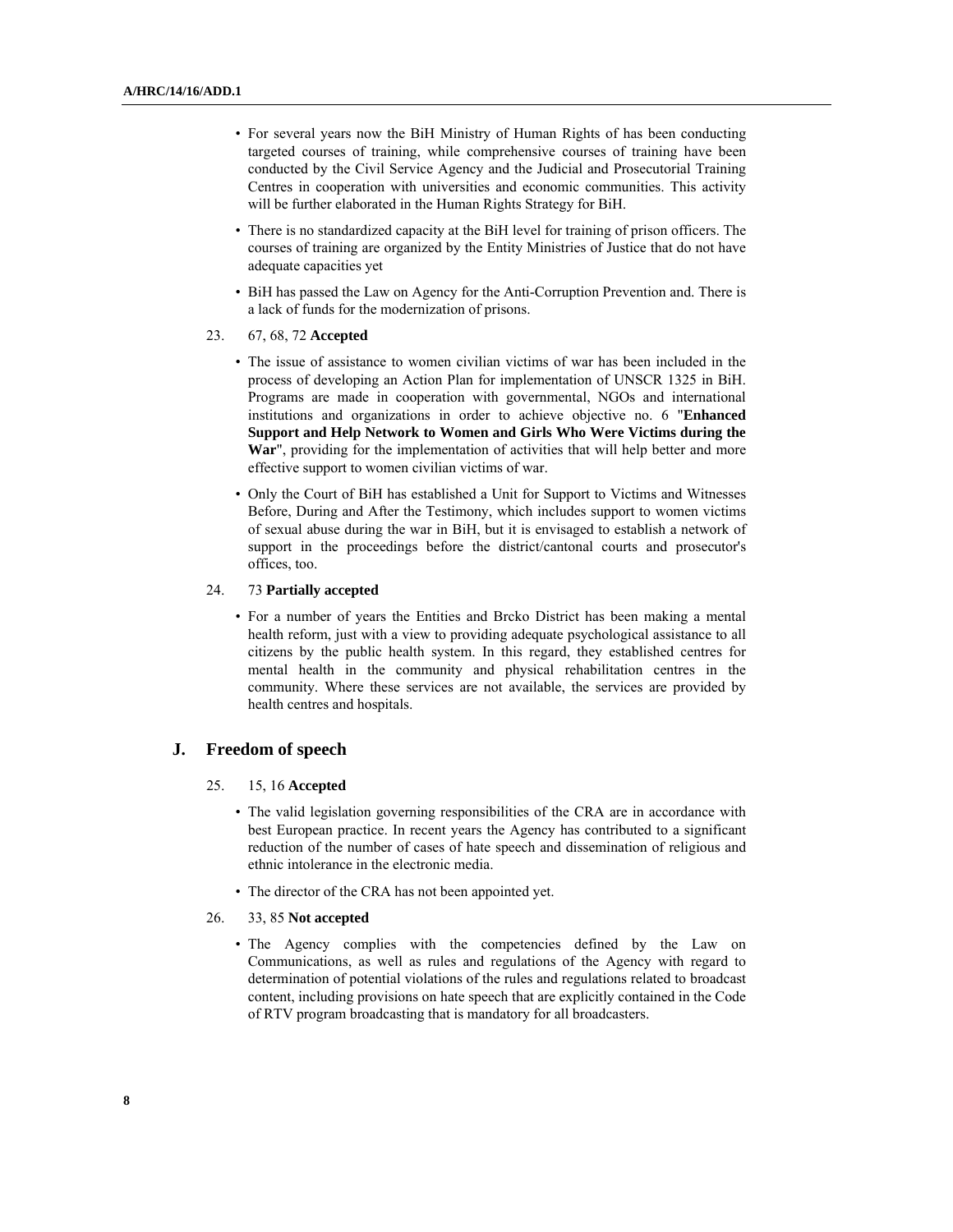- The Agency, in accordance with its mandate, applying the valid regulations and rules, ensures all kinds of freedom of expression in electronic media. Equal access to all media is ensured to religious communities.
- 27. 86, 87 **Partially accepted**
	- Freedom of expression as the most important feature of the development of democracy in BiH is promoted through the work of journalists' associations and other organizations of civil society. These activities will continue in the future.
	- Authorities in BiH and the competent agency advocate for the right to freedom of expression, which implies that the media and journalists can carry out researches and publish information and inform the public. The Agency has regular practice to publicly condemn any attempt to exert pressure and threats on journalists in performing their professional activities.

# **K. Attacks on human rights defenders and the media**

#### 28. 8 **Not accepted**

- In the reporting period the RS police have not recorded any cases of violence against human rights defenders. We think that the recommendation addressed to the RS Government is a mistake. In the cases so far recorded involving offences against journalists all the steps foreseen by the RS have been taken.
- 29. 89, 90, 91, 92, 93, 94, 95, 96, 97 **Partially accepted** 
	- The public and institutions denounce attacks against human rights defenders and generally support insurance of freedom of speech and expression. The fact that these data is transparently and publicly collected by journalists' associations and that all cases and in particular the reaction of the competent police and judicial authorities regarding the investigations when they identify cases of violence, threats and intimidation are continuously monitored, speaks volumes.

#### **L. The Constitution and Election Law**

- 30. 98, 99 and 100, 101, 102 **Accepted** 
	- Harmonization of BiH Constitution with the European Convention on Human Rights is an undeniable obligation of BiH, whose fulfilment depends largely on the political agreement that will continue after the general election later this year.

# **M. The rights of national minorities**

- 31. 111 and 115 **Not accepted** 
	- After the inclusion in the Decade of Roma and adoption of the Action Plan to address the issue of Roma in the areas of housing, employment, health care and education, and appropriation of funds within the State budget, BiH initiated the necessary actions to prevent discrimination against the Roma by involving local communities.<sup>10</sup>

<sup>&</sup>lt;sup>10</sup> BiH has not conducted the census of Roma requiring any violation of their rights, including enforcement of national identification, but the program has been conducted as a social program.